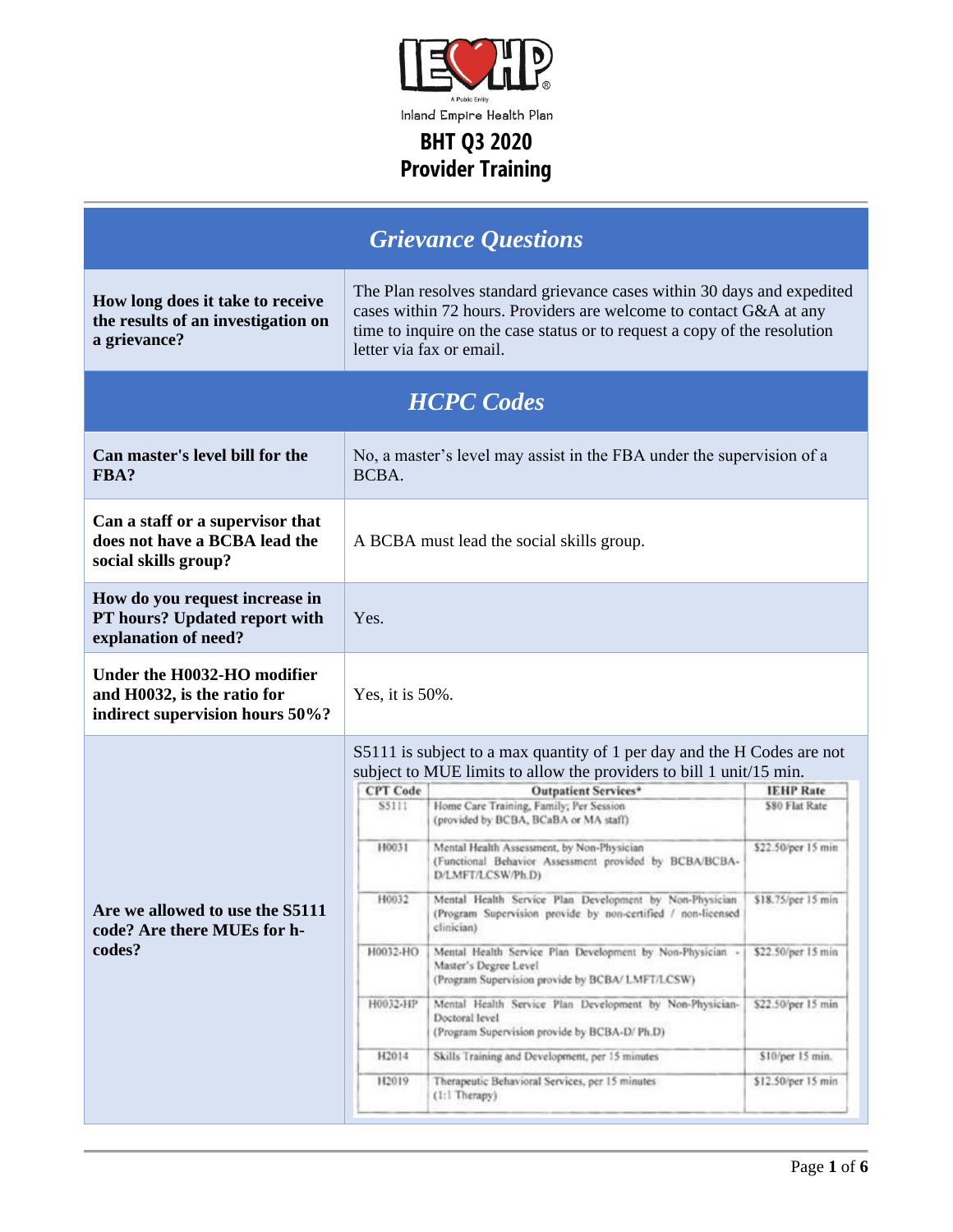

| <b>ABA School Template</b>                                                                                                                                                                                                                                                                                                                                                       |                                                                                                                                                                                                                     |  |
|----------------------------------------------------------------------------------------------------------------------------------------------------------------------------------------------------------------------------------------------------------------------------------------------------------------------------------------------------------------------------------|---------------------------------------------------------------------------------------------------------------------------------------------------------------------------------------------------------------------|--|
| Where do we find the school<br>template?                                                                                                                                                                                                                                                                                                                                         | https://iehp.org/en/providers/provider-resources?target=forms#BH                                                                                                                                                    |  |
| Could in the school could mean<br>in the current "school at home"<br>setting?                                                                                                                                                                                                                                                                                                    | Yes, remote school is considered the school setting at this time during<br>designated school hours.                                                                                                                 |  |
| If we include the School template<br>in the Progress Report template,<br>we do not need to add the school<br>template separately correct?<br>And instead of school services<br>being for the school year it would<br>only be for 6 months correct?                                                                                                                               | Yes, in regards to the template being included in the report that is correct.<br>The school services template will need to be updated annually for the<br>academic school year.                                     |  |
| Can you clarify again if a<br>member is already approved for<br>services and you are now<br>requesting some of those hours<br>to be provided during online<br>learning where in the school<br>form do we state that the<br>member already has services but<br>you are just requesting for 50%<br>or less of those hours to provide<br>behavior support during school<br>at home. | This form shall be updated annually with new requests (each school year)<br>and/or with any changes made to the members school services and/or<br>accommodations. This can be added to the recommendations section. |  |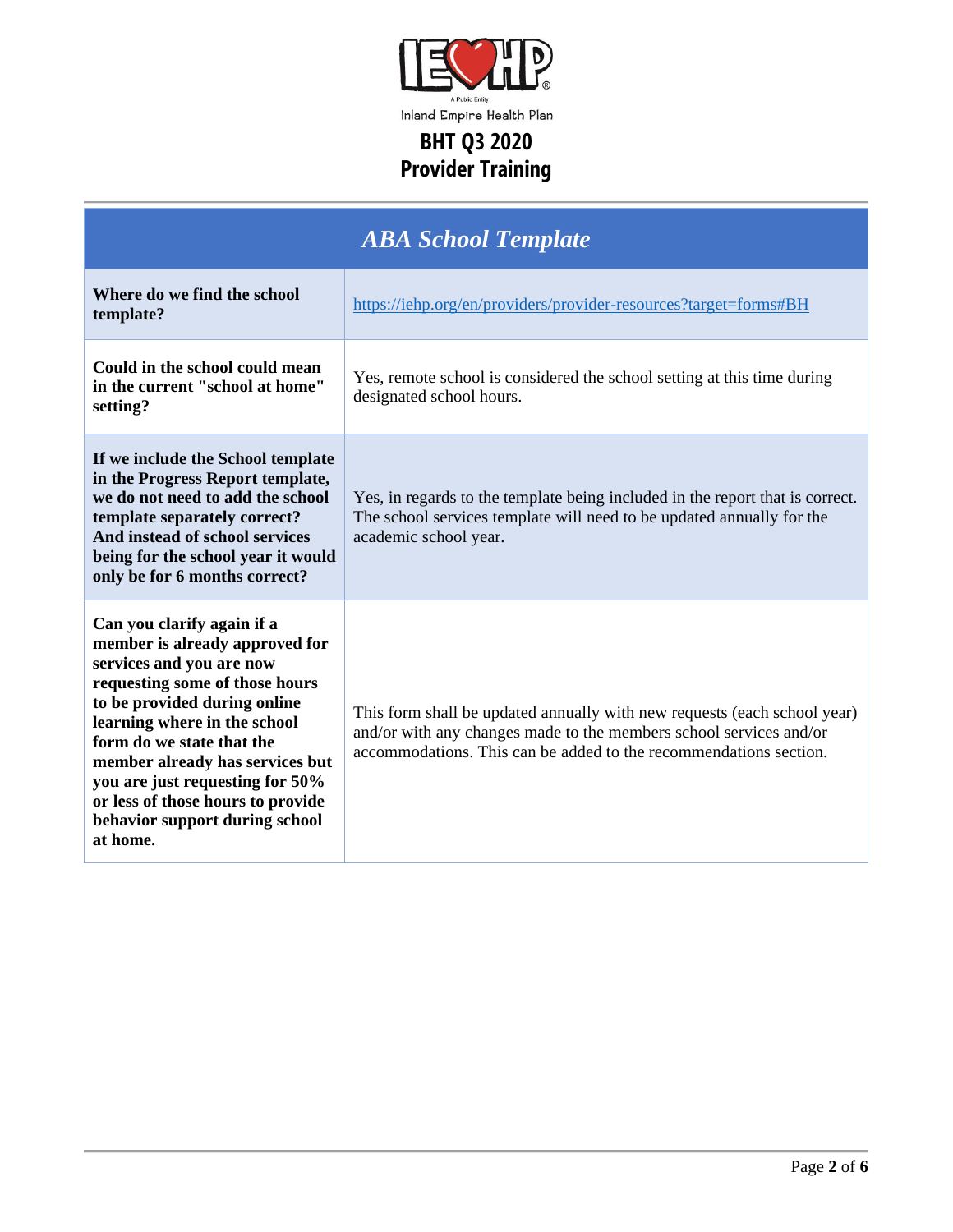

| <b>Care Coordination</b>                                                                                                                                                                                                                                  |                                                                                                                                                                                                                                                                                            |  |  |
|-----------------------------------------------------------------------------------------------------------------------------------------------------------------------------------------------------------------------------------------------------------|--------------------------------------------------------------------------------------------------------------------------------------------------------------------------------------------------------------------------------------------------------------------------------------------|--|--|
| What code would you use when<br>doing collaboration?                                                                                                                                                                                                      | H2019 if the 1:1 Behavior Interventionist is attending any school setting<br>or appointment. A person with a master's degree should use H0032<br>without any modifier. H0032-HO should be used by a BCBA and H0032-<br>HP should be used by a BCBA-D for in person visits or consultation. |  |  |
| Are other providers required to<br>respond to requests to coordinate<br>care? For example, ABA agency<br>receives permission to<br>consult/collaborate with<br>member's speech provider and<br>attempts to contact them, are<br>they required to respond? | No, if outreach is made and there is no response you may document this<br>outreach in the Progress Report under Care Coordination.                                                                                                                                                         |  |  |
| Does that work if child is not<br>present?                                                                                                                                                                                                                | Member does not need to be present if the Provider is consulting with<br>Teacher, PCP, Dentist, etc.                                                                                                                                                                                       |  |  |
| <b>Appointment of Representative (AOR)</b>                                                                                                                                                                                                                |                                                                                                                                                                                                                                                                                            |  |  |
| Does IEHP notify the provider if<br><b>AOR</b> has been completed?                                                                                                                                                                                        | No, IEHP does not notify the Provider.                                                                                                                                                                                                                                                     |  |  |
| Is there some specific support<br><b>IEHP</b> has on how to get this<br><b>AOR?</b> When do you advise<br>family to start this process?                                                                                                                   | Families can call IEHP if they need further clarification or assistance.<br>There is no standard process and IEHP may speak to parents/guardians to<br>inform them that their child is turning 18 soon and there needs to be an<br>alert on file with IEHP to speak on their behalf.       |  |  |
| Who do we check this AOR<br>with?                                                                                                                                                                                                                         | The parent or caregiver.                                                                                                                                                                                                                                                                   |  |  |
| If our agency has our own<br>authorization form for the clients<br>that are 18 or over, would the<br>parents/guardian still need to<br>call IEHP or can we send you<br>our copy?                                                                          | No, the AOR is a specific IEHP form that needs to be completed.                                                                                                                                                                                                                            |  |  |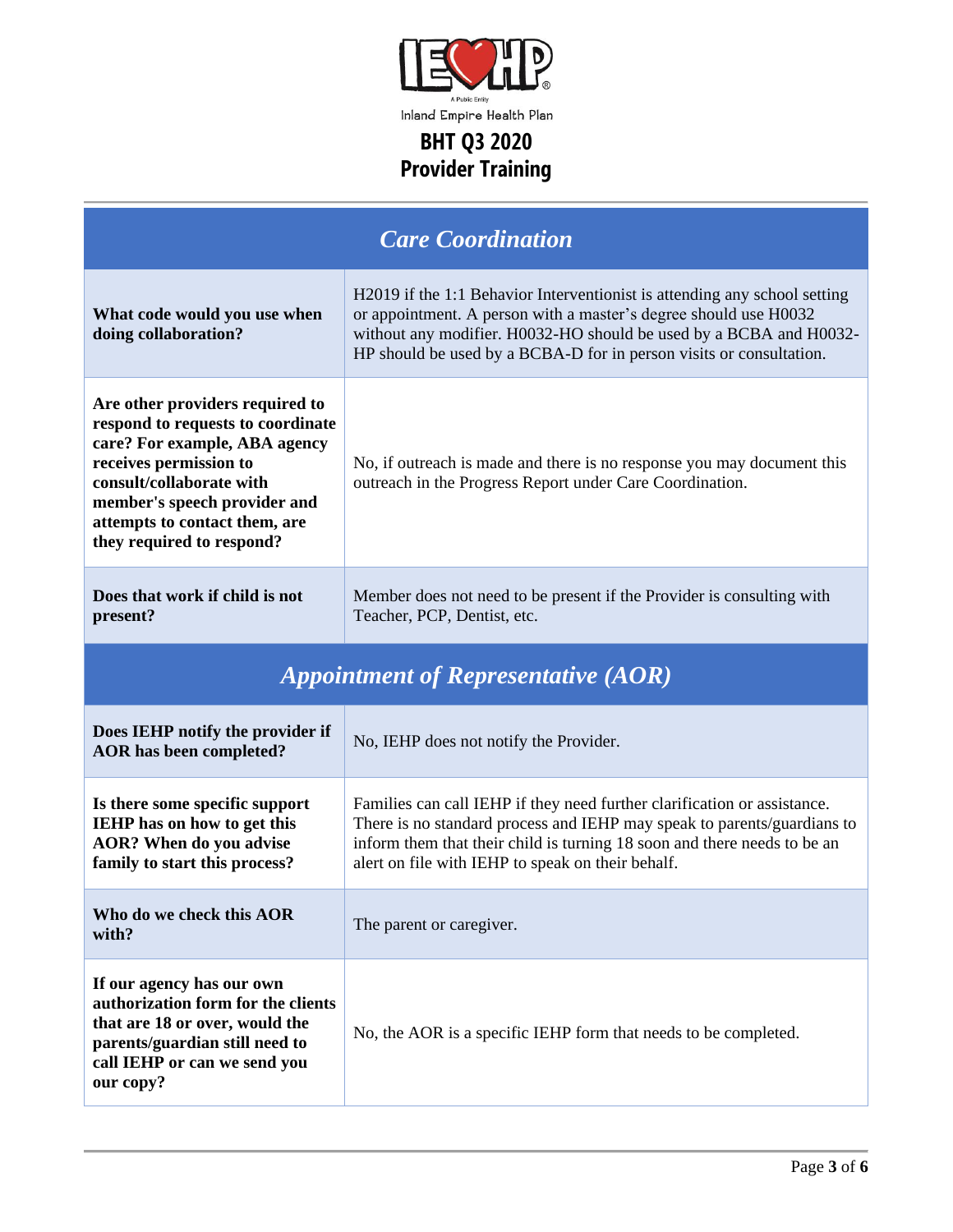

| <b>Other Health Coverage (OHC)</b>                                                                                                                                                                                                                                                                                                                                                                                                                                                                                                                                                                             |                                                                                                                                                                                                                                                                                                                                                                                                                    |  |
|----------------------------------------------------------------------------------------------------------------------------------------------------------------------------------------------------------------------------------------------------------------------------------------------------------------------------------------------------------------------------------------------------------------------------------------------------------------------------------------------------------------------------------------------------------------------------------------------------------------|--------------------------------------------------------------------------------------------------------------------------------------------------------------------------------------------------------------------------------------------------------------------------------------------------------------------------------------------------------------------------------------------------------------------|--|
| Some families indicate they do<br>not have OHC, but IEHP shows<br>they do. How do we go about<br>that?                                                                                                                                                                                                                                                                                                                                                                                                                                                                                                         | Details of our Member's other health coverage can be obtained the<br>following ways:<br>Log on to IEHP's Provider portal at www.iehp.org<br>$\bullet$<br>Call IEHP's Provider Relations Team at (909) 890-2054<br>$\bullet$<br>Log on to DHCS's Automated Eligibility Verification System<br>(AEVS) at https://www.medi-cal.ca.gov/MCWeb/Login.aspx<br>Ask the parent to provide all Insurance Cards.<br>$\bullet$ |  |
| Can we continue to provide<br>service under IEHP with an<br>active auth, while completing an<br>FBA under the OHC to avoid a<br>lapse in services?                                                                                                                                                                                                                                                                                                                                                                                                                                                             | IEHP is giving a 30-day auth at the providers request if the provider<br>needs time to begin services under the OHC. Services can be continued<br>for 30 days under a current auth if the auth permits.                                                                                                                                                                                                            |  |
| Where do we submit the denial?                                                                                                                                                                                                                                                                                                                                                                                                                                                                                                                                                                                 | If IEHP denied a claim requesting the primary payer's explanation of<br>benefits, please mail a copy of IEHP's claim denial and a copy of the<br>primary payer's denial to:<br><b>IEHP</b><br>PO Box 4349<br>Rancho Cucamonga, CA 91729-4349                                                                                                                                                                       |  |
| My question is about BHT<br>services for individuals without a<br>diagnosis of Autism who have<br>primary insurance (Other<br>Health Coverage). As we know,<br>on July 1, 2012, Senate Bill No.<br>946 was passed into law that<br>required coverage for ABA<br>Therapy for the coverage of only<br>Autism. If BHT services is not a<br>covered benefit for Commercial<br><b>Insurers for individuals without</b><br>a diagnosis of Autism in the state<br>of California. Why is IEHP not<br>accepting a member's<br>explanation of covered benefits<br>as sufficient information to<br>process denied claims? | IEHP will accept a member's copy of an explanation of benefits as long<br>as it contains the provider name, date(s) of service, procedure codes and<br>billed charges.                                                                                                                                                                                                                                             |  |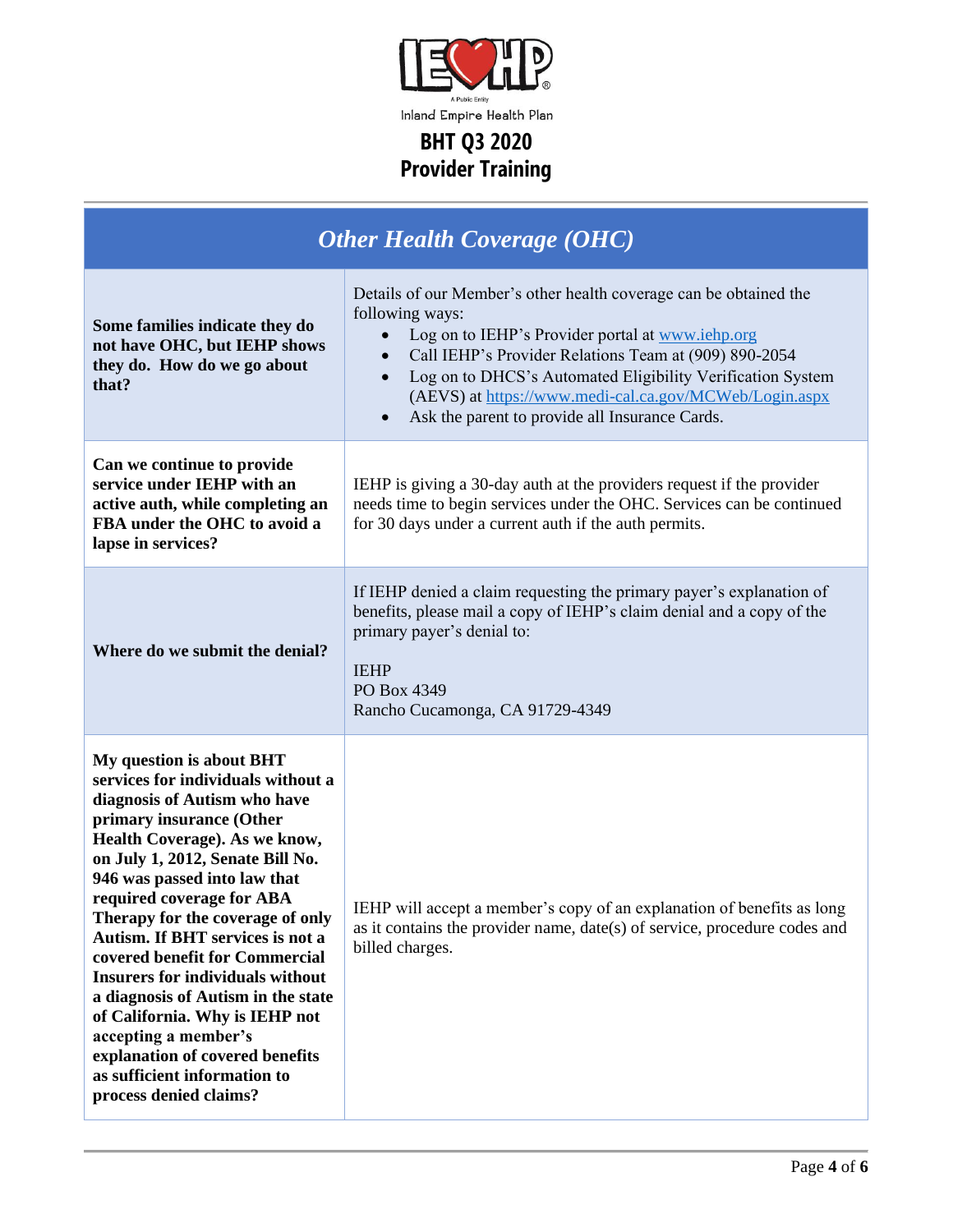

| Should we stop services if the<br>family shows they have OHC?                                      | Members must utilize their primary OHC for covered services. Providers<br>are expected to verify eligibility and confirm if the Member has OHC<br>prior to seeing any Member. If the primary OHC does not cover the<br>service, the Provider should submit a copy of the source denial document<br>to IEHP during the authorization request and claim submission. A denial<br>for provider being outside the OHC Network is not a denial for BHT<br>Services. Instead IEHP will accept an EOB that indicates BHT services<br>are not covered under the member's current (this current year's) plan or a<br>denial indicating BHT Services are not a covered benefit under the<br>member's current (this current year's) plan. |  |
|----------------------------------------------------------------------------------------------------|-------------------------------------------------------------------------------------------------------------------------------------------------------------------------------------------------------------------------------------------------------------------------------------------------------------------------------------------------------------------------------------------------------------------------------------------------------------------------------------------------------------------------------------------------------------------------------------------------------------------------------------------------------------------------------------------------------------------------------|--|
| <b>Does IEHP reimburse families</b><br>for Co-pays?                                                | IEHP does not reimburse families for co-payments. If a member has<br>OHC providers can submit claims for co-payments to IEHP.<br>Please reference the attached Billing Balance Notice.                                                                                                                                                                                                                                                                                                                                                                                                                                                                                                                                        |  |
| Is there a link for the OHC<br>FAQ?                                                                | https://iehp.org/en/providers/provider-resources?target=claims<br>Frequently Asked Questions (FAQs) - OHC (PDF)                                                                                                                                                                                                                                                                                                                                                                                                                                                                                                                                                                                                               |  |
| Will the claims department<br>accept the EOBs in lieu of a<br>denial letter? What should we<br>do? | The Claims Department will accept EOB's from the primary payer.                                                                                                                                                                                                                                                                                                                                                                                                                                                                                                                                                                                                                                                               |  |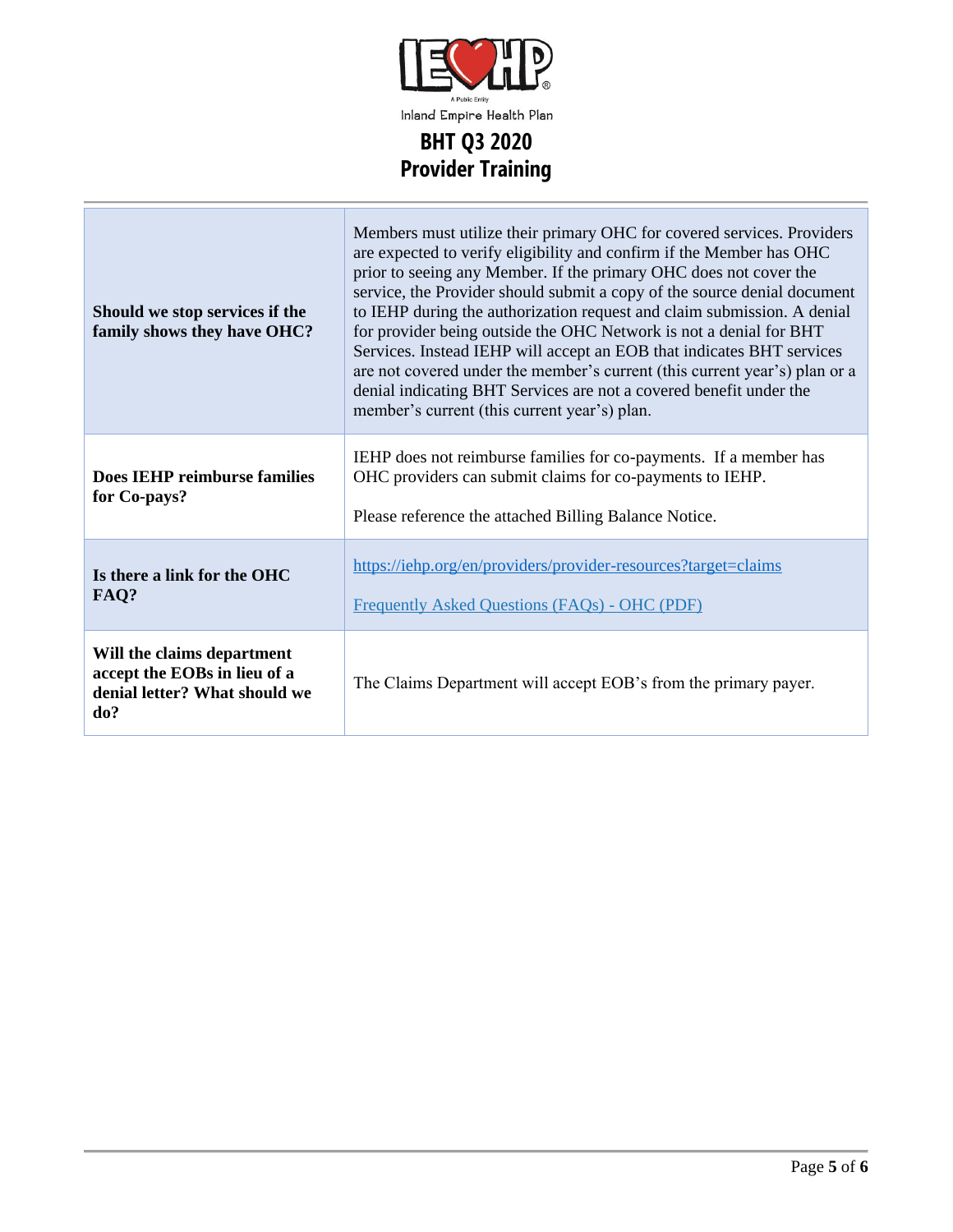

| <b>Other Questions</b>                                                                                                                                                                                                                                                                                                                                      |                                                                                                                                                                                                                                              |  |
|-------------------------------------------------------------------------------------------------------------------------------------------------------------------------------------------------------------------------------------------------------------------------------------------------------------------------------------------------------------|----------------------------------------------------------------------------------------------------------------------------------------------------------------------------------------------------------------------------------------------|--|
| I've been having a lot of issues<br>trying to submit reports through<br>COC, and therefore I sent them<br>through Referral Request, as<br>mentioned previously in an<br><b>IEHP</b> training to do so if needed.<br>Now I'm having problems with<br>some authorizations, they are<br>getting referred to other<br>vendors. How can I avoid this<br>problem? | Please contact your Provider Services Representative with specific<br>authorizations and the PSR will forward those to the SKI Team for<br>further review.                                                                                   |  |
| We learned from the provider<br>lines that there is a recent delay<br>in processing authorization, is<br>this still the case? Does this also<br>impact initial referral for FBA?                                                                                                                                                                            | There is no delay in processing authorizations. The delay may be from<br>late submissions or canceled authorizations due to errors in reports,<br>unclear requests, etc.                                                                     |  |
| Does IEHP have a current<br>expiration date for Telehealth<br>services?                                                                                                                                                                                                                                                                                     | Currently, IEHP has been informed Telehealth will be approved through<br>the end of 2020. All codes are being approved for either Telehealth or in<br>person. It is unknown at this time how far past 2020 IEHP will continue<br>Telehealth. |  |
| We submitted an application for<br>the PAVE portal but still haven't<br>gotten a response, is there any<br>way IEHP can help us gain<br>access to verify a member with<br>Medi-Cal?                                                                                                                                                                         | Use the link and register:<br>https://www.medi-cal.ca.gov/MCWeb/Login.aspx                                                                                                                                                                   |  |